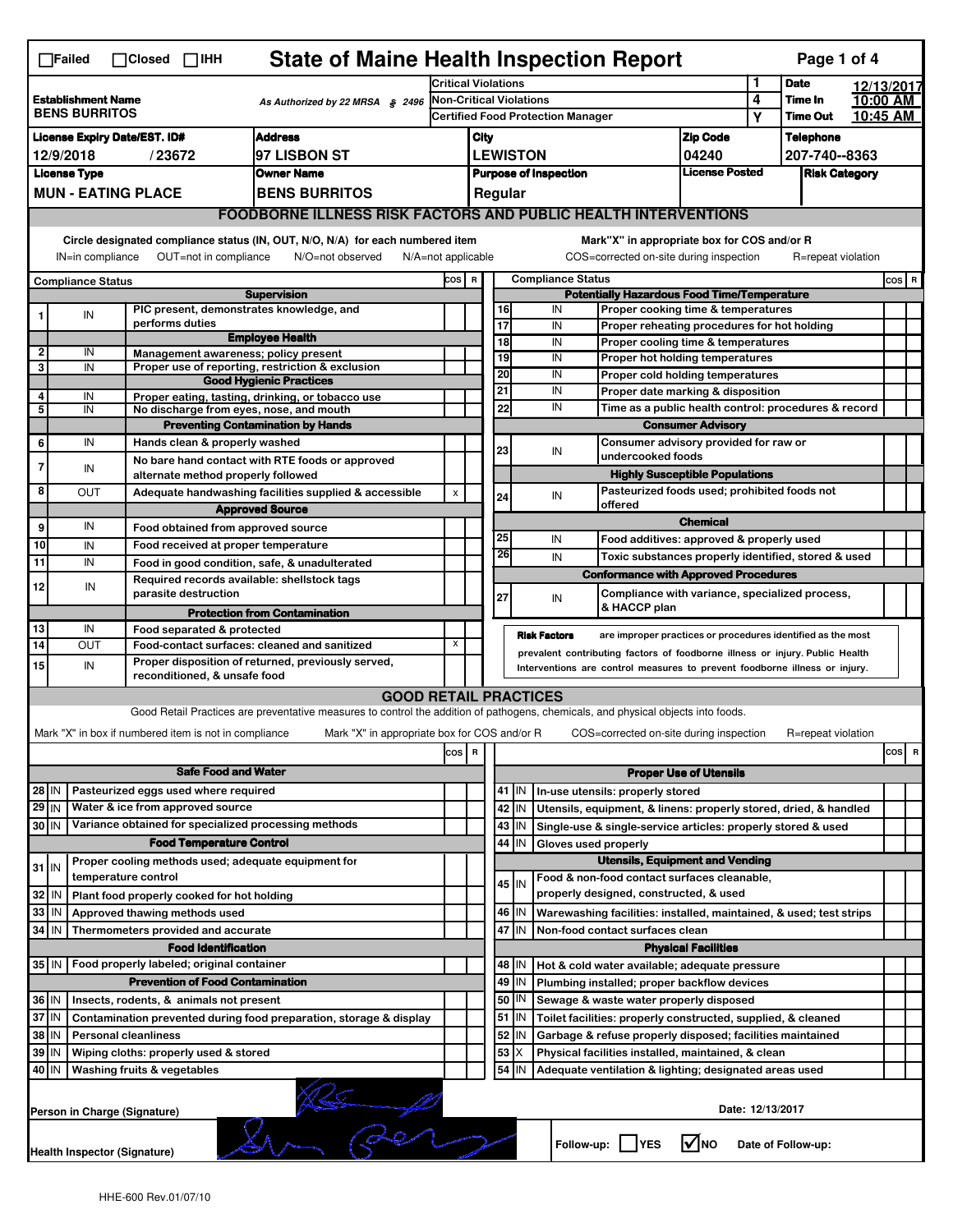|                                                     | Page 2 of 4                    |             |                                    |                                 |              |                   |                                   |
|-----------------------------------------------------|--------------------------------|-------------|------------------------------------|---------------------------------|--------------|-------------------|-----------------------------------|
| <b>Establishment Name</b><br><b>BENS BURRITOS</b>   |                                |             | \$2496<br>As Authorized by 22 MRSA |                                 |              |                   | Date 12/13/2017                   |
| License Expiry Date/EST. ID#<br>12/9/2018<br>/23672 | <b>Address</b><br>97 LISBON ST |             |                                    | City / State<br><b>LEWISTON</b> | /ME          | Zip Code<br>04240 | <b>Telephone</b><br>207-740--8363 |
|                                                     |                                |             |                                    | <b>Temperature Observations</b> |              |                   |                                   |
| Location                                            | <b>Temperature</b>             |             |                                    |                                 | <b>Notes</b> |                   |                                   |
| cooler                                              | 33                             |             |                                    |                                 |              |                   |                                   |
| cheese                                              | 39                             |             |                                    |                                 |              |                   |                                   |
| Groumd beef                                         | 135                            | hot holding |                                    |                                 |              |                   |                                   |
| meat                                                | 37                             |             |                                    |                                 |              |                   |                                   |
| hot water                                           | 120 plus                       |             |                                    |                                 |              |                   |                                   |
| beef                                                | 168                            | hot holding |                                    |                                 |              |                   |                                   |
| dressing                                            | 37                             |             |                                    |                                 |              |                   |                                   |



**Date: 12/13/2017**

HHE-601(a)Rev.01/07/10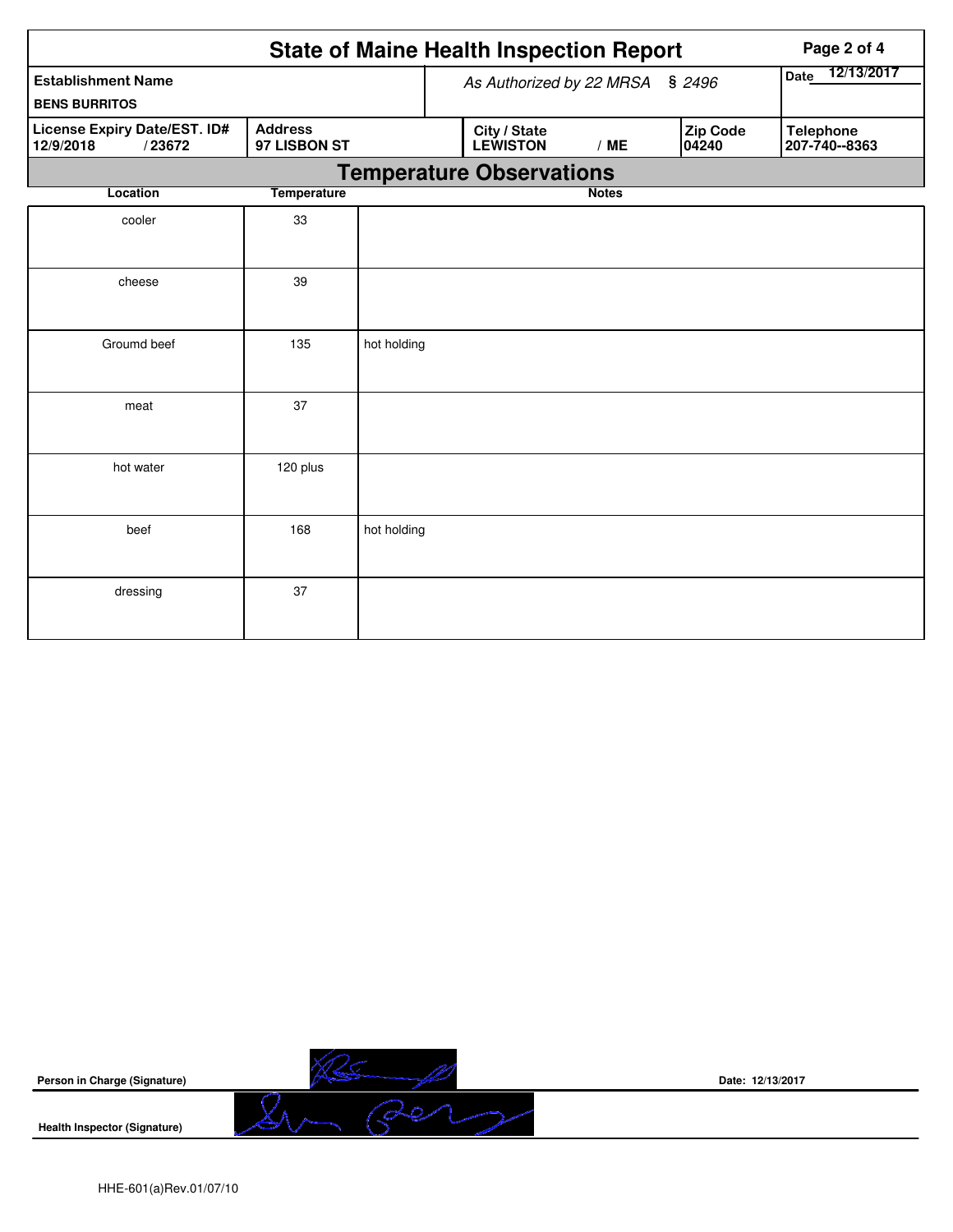|                                                                                                                                                    | Page 3 of 4                                                                                       |                                 |           |                          |  |  |  |  |
|----------------------------------------------------------------------------------------------------------------------------------------------------|---------------------------------------------------------------------------------------------------|---------------------------------|-----------|--------------------------|--|--|--|--|
| <b>Establishment Name</b>                                                                                                                          | 12/13/2017<br>Date                                                                                |                                 |           |                          |  |  |  |  |
| <b>BENS BURRITOS</b>                                                                                                                               |                                                                                                   |                                 |           |                          |  |  |  |  |
| License Expiry Date/EST. ID#<br>12/9/2018<br>/23672                                                                                                | <b>Address</b><br>97 LISBON ST                                                                    | City / State<br><b>LEWISTON</b> | <b>ME</b> | <b>Zip Code</b><br>04240 |  |  |  |  |
|                                                                                                                                                    | <b>Observations and Corrective Actions</b>                                                        |                                 |           |                          |  |  |  |  |
| Violations cited in this report must be corrected within the time frames below, or as stated in sections<br>8-405.11 and 8-406.11 of the Food Code |                                                                                                   |                                 |           |                          |  |  |  |  |
|                                                                                                                                                    | 8: 6-301.12: N: Sanitary towels / hand drying device not provided for hand wash sink or lavatory. |                                 |           |                          |  |  |  |  |
| INSPECTOR NOTES: no paper towels at handsink-corrected on site                                                                                     |                                                                                                   |                                 |           |                          |  |  |  |  |
| 14: 4-501.112: N: Unacceptable hot water sanitization temperature(s) for mechanical ware washing.                                                  |                                                                                                   |                                 |           |                          |  |  |  |  |
| INSPECTOR NOTES: stationary rack must have temp of 165 for sanitizing                                                                              |                                                                                                   |                                 |           |                          |  |  |  |  |
| 14: 4-703.11: C: Manual and/or mechanical methods of sanitizing incomplete.                                                                        |                                                                                                   |                                 |           |                          |  |  |  |  |
| INSPECTOR NOTES: no sanitizer reading in buckets corrected on site                                                                                 |                                                                                                   |                                 |           |                          |  |  |  |  |
| 53: 6-201.11: N: Floors, walls, and ceilings are not smooth and easily cleanable.                                                                  |                                                                                                   |                                 |           |                          |  |  |  |  |
| INSPECTOR NOTES: paint walls where needed-scratches and gouges                                                                                     |                                                                                                   |                                 |           |                          |  |  |  |  |
| 53: 6-501.12: N: The physical facilities are not clean.                                                                                            |                                                                                                   |                                 |           |                          |  |  |  |  |
| INSPECTOR NOTES: clean edges of floor                                                                                                              |                                                                                                   |                                 |           |                          |  |  |  |  |



**Date: 12/13/2017**